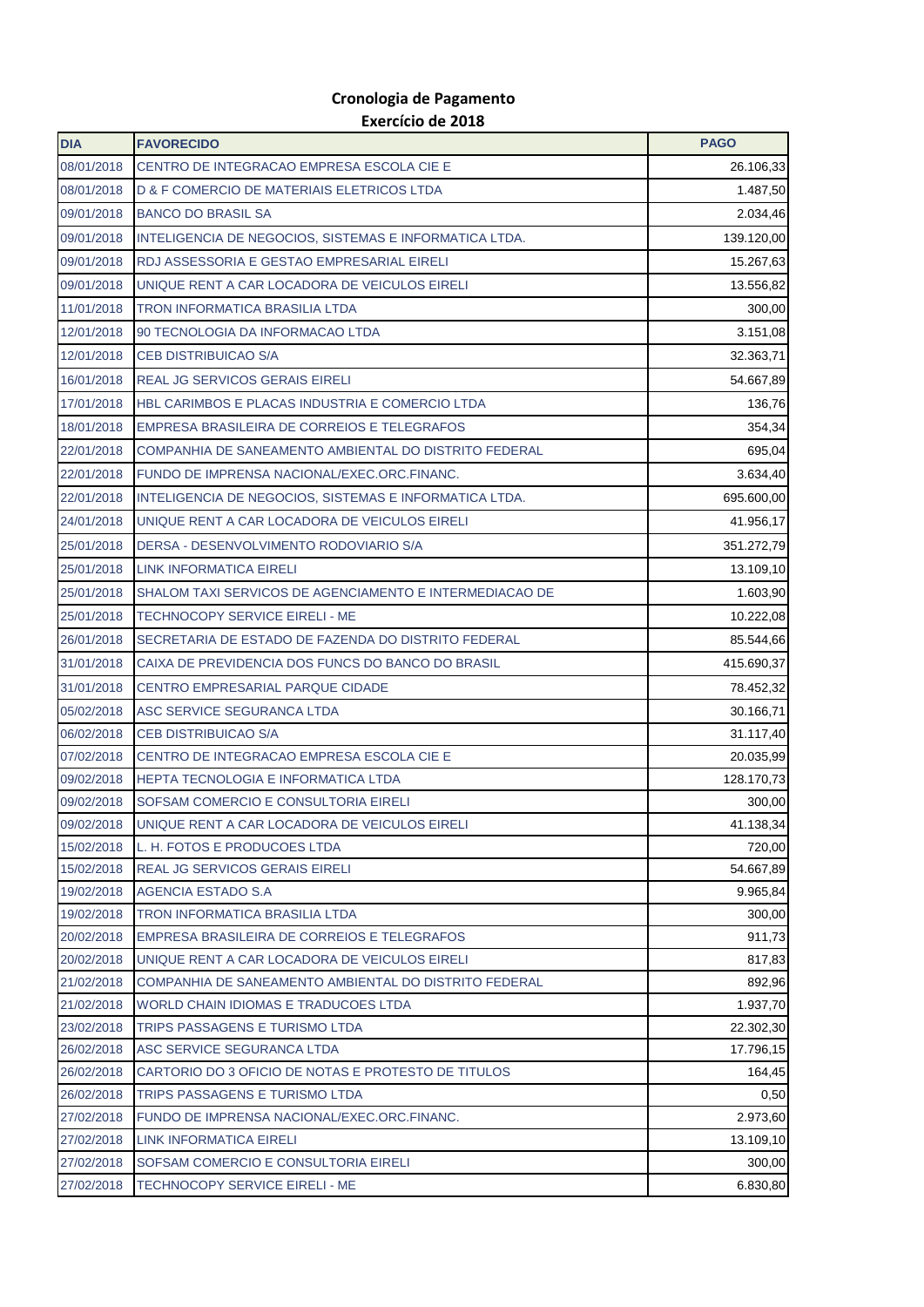| 28/02/2018 | <b>TRIPS PASSAGENS E TURISMO LTDA</b>                   | (21.625, 84) |
|------------|---------------------------------------------------------|--------------|
| 01/03/2018 | CAIXA DE PREVIDENCIA DOS FUNCS DO BANCO DO BRASIL       | 403.368,05   |
| 01/03/2018 | <b>CENTRO EMPRESARIAL PARQUE CIDADE</b>                 | 78.452,32    |
| 01/03/2018 | <b>HEPTA TECNOLOGIA E INFORMATICA LTDA</b>              | 163.396,16   |
| 01/03/2018 | <b>M R S ESTUDOS AMBIENTAIS LTDA</b>                    | 30.900,65    |
| 06/03/2018 | CENTRO DE INTEGRACAO EMPRESA ESCOLA CIE E               | 21.450,24    |
| 06/03/2018 | SHALOM TAXI SERVICOS DE AGENCIAMENTO E INTERMEDIACAO DE | 1.234,48     |
| 09/03/2018 | HUMBERTO SANTANA ENGENHEIROS CONSULTORES LTDA - EPP     | 190.648,39   |
| 09/03/2018 | <b>M R S ESTUDOS AMBIENTAIS LTDA</b>                    | 61.801,30    |
| 13/03/2018 | AGENCIA ESTADO S.A                                      | 4.822,18     |
| 13/03/2018 | AGUIAR FERES - AUDITORES INDEPENDENTES S/S              | 3.599,99     |
| 13/03/2018 | EMPRESA BRASIL DE COMUNICACAO S.A                       | 426,24       |
| 13/03/2018 | <b>M R S ESTUDOS AMBIENTAIS LTDA</b>                    | 61.801,30    |
| 13/03/2018 | SHALOM TAXI SERVICOS DE AGENCIAMENTO E INTERMEDIACAO DE | 1.318,70     |
| 14/03/2018 | <b>CEB DISTRIBUICAO S/A</b>                             | 29.028,87    |
| 15/03/2018 | ASC SERVICE SEGURANCA LTDA                              | 48.534,96    |
| 15/03/2018 | DERSA - DESENVOLVIMENTO RODOVIARIO S/A                  | 137.726,85   |
| 15/03/2018 | <b>REAL JG SERVICOS GERAIS EIRELI</b>                   | 54.667,89    |
| 16/03/2018 | EMPRESA BRASIL DE COMUNICACAO S.A                       | 426,24       |
| 16/03/2018 | FUNDO DE IMPRENSA NACIONAL/EXEC.ORC.FINANC.             | 429,52       |
| 19/03/2018 | EMPRESA BRASILEIRA DE CORREIOS E TELEGRAFOS             | 402,10       |
| 20/03/2018 | EMPRESA BRASIL DE COMUNICACAO S.A                       | 426,24       |
| 20/03/2018 | UNIQUE RENT A CAR LOCADORA DE VEICULOS EIRELI           | 41.956,17    |
| 21/03/2018 | AGUIAR FERES - AUDITORES INDEPENDENTES S/S              | 3.599,99     |
| 21/03/2018 | ASC SERVICE SEGURANCA LTDA                              | 48.534,96    |
| 23/03/2018 | COMPANHIA DE SANEAMENTO AMBIENTAL DO DISTRITO FEDERAL   | 794,00       |
| 23/03/2018 | HEPTA TECNOLOGIA E INFORMATICA LTDA                     | 162.713,95   |
| 27/03/2018 | R M DE ALMEIDA LIMPEZA E CONSERVACAO LTDA               | 23.122,78    |
| 27/03/2018 | SOFSAM COMERCIO E CONSULTORIA EIRELI                    | 300,00       |
| 27/03/2018 | SUPERNOVA SOLUCOES GRAFICAS E EDITORA LTDA              | 1.112,30     |
| 30/03/2018 | ASC SERVICE SEGURANCA LTDA                              | (3.559, 63)  |
| 02/04/2018 | ASC SERVICE SEGURANCA LTDA                              | 3.559,63     |
| 02/04/2018 | CAIXA DE PREVIDENCIA DOS FUNCS DO BANCO DO BRASIL       | 403.368,05   |
| 02/04/2018 | CENTRO EMPRESARIAL PARQUE CIDADE                        | 78.452,32    |
| 02/04/2018 | ENGEMAP ENGENHARIA, MAPEAMENTO E AEROLEVANTAMENTO LTDA  | 5.125.312,60 |
| 02/04/2018 | HUMBERTO SANTANA ENGENHEIROS CONSULTORES LTDA - EPP     | 476.620,96   |
| 02/04/2018 | ISTI INFORMATICA & SERVICOS LTDA                        | 13.161,75    |
| 02/04/2018 | TRON INFORMATICA BRASILIA LTDA                          | 300,00       |
| 03/04/2018 | ENGEMAP ENGENHARIA, MAPEAMENTO E AEROLEVANTAMENTO LTDA  | 185.892,17   |
| 04/04/2018 | <b>IOC CAPACITACAO LTDA</b>                             | 15.576,00    |
| 05/04/2018 | CENTRO DE INTEGRACAO EMPRESA ESCOLA CIE E               | 17.516,46    |
| 05/04/2018 | INSTITUTO NEGOCIOS PUBLICOS DO BRASIL - ESTUDOS E PESQU | 7.942,00     |
| 09/04/2018 | <b>BANCO DO BRASIL SA</b>                               | 17.865,97    |
| 09/04/2018 | <b>LINK INFORMATICA EIRELI</b>                          | 13.109,10    |
| 09/04/2018 | SERPRO - SEDE - BRASILIA                                | 27,64        |
| 11/04/2018 | <b>AGENCIA ESTADO S.A</b>                               | 4.822,18     |
| 11/04/2018 | UNIQUE RENT A CAR LOCADORA DE VEICULOS EIRELI           | 41.956,17    |
| 12/04/2018 | INSTITUTO NEGOCIOS PUBLICOS DO BRASIL - ESTUDOS E PESQU | 7.990,00     |
| 12/04/2018 | REAL JG SERVICOS GERAIS EIRELI                          | 54.667,89    |
| 12/04/2018 | TECHNOCOPY SERVICE EIRELI - ME                          | 19.686,00    |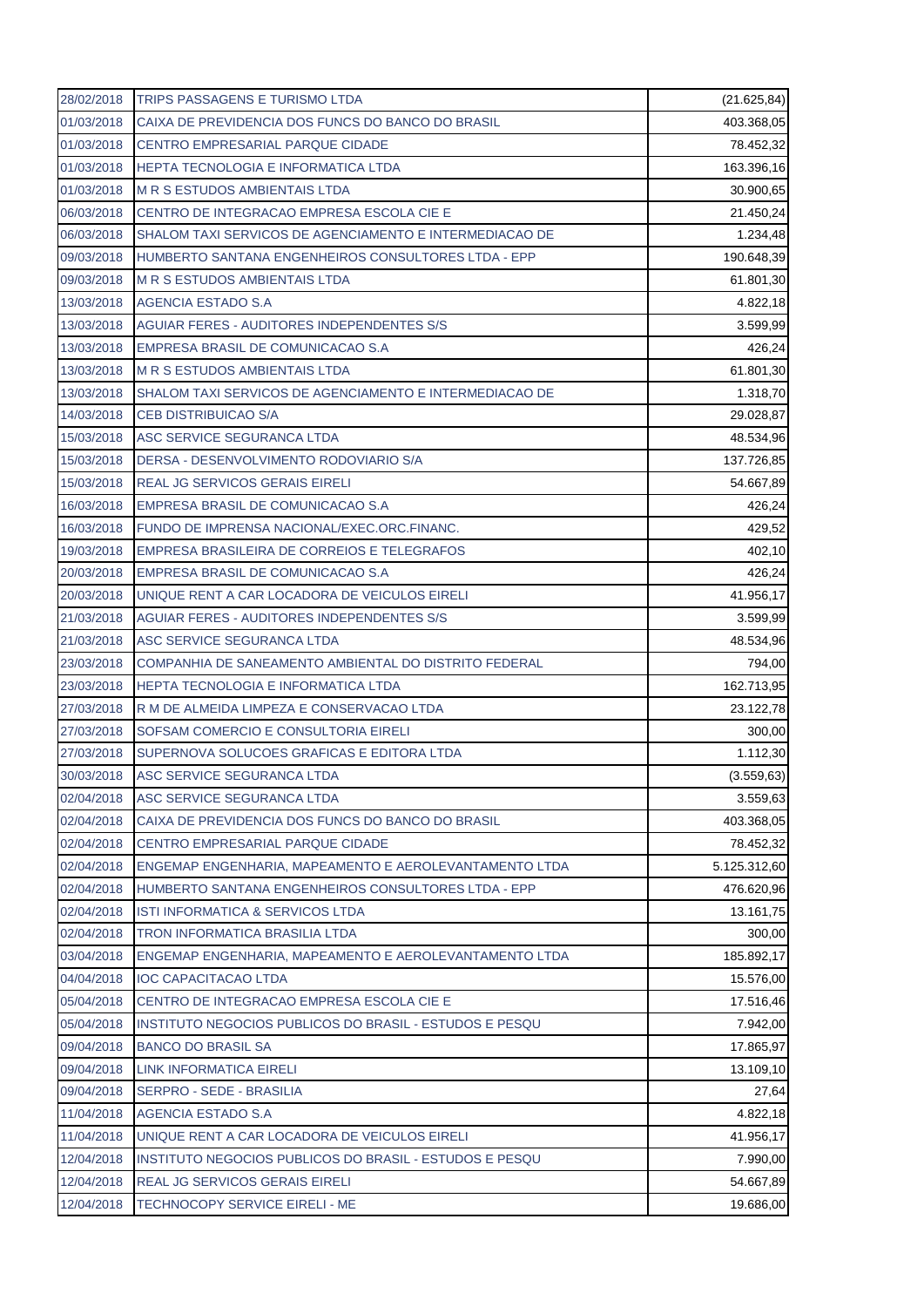| 13/04/2018 | <b>TRON INFORMATICA BRASILIA LTDA</b>                   | 300,00       |
|------------|---------------------------------------------------------|--------------|
| 17/04/2018 | ASC SERVICE SEGURANCA LTDA                              | 48.534,96    |
| 17/04/2018 | <b>CEB DISTRIBUICAO S/A</b>                             | 29.494,37    |
| 17/04/2018 | COMPANHIA DE SANEAMENTO AMBIENTAL DO DISTRITO FEDERAL   | 794,00       |
| 17/04/2018 | LINK INFORMATICA EIRELI                                 | 13.109,10    |
| 18/04/2018 | MCI MIDDLE EAST UNITED ARAB EMIRATES.                   | 3.900,17     |
| 20/04/2018 | <b>SERPRO - SEDE - BRASILIA</b>                         | 27,64        |
| 23/04/2018 | EMPRESA BRASILEIRA DE CORREIOS E TELEGRAFOS             | 932,36       |
| 24/04/2018 | DERSA - DESENVOLVIMENTO RODOVIARIO S/A                  | 221.817,75   |
| 24/04/2018 | <b>TRIPS PASSAGENS E TURISMO LTDA</b>                   | 10.727,89    |
| 25/04/2018 | STE SERVICOS TECNICOS DE ENGENHARIA SA                  | 42.058,72    |
| 30/04/2018 | R M DE ALMEIDA LIMPEZA E CONSERVACAO LTDA               | 27.747,33    |
| 30/04/2018 | SOFSAM COMERCIO E CONSULTORIA EIRELI                    | 300,00       |
| 02/05/2018 | CAIXA DE PREVIDENCIA DOS FUNCS DO BANCO DO BRASIL       | 403.368,05   |
| 02/05/2018 | <b>CENTRO EMPRESARIAL PARQUE CIDADE</b>                 | 78.452,32    |
| 02/05/2018 | R M DE ALMEIDA LIMPEZA E CONSERVACAO LTDA               | 23.122,78    |
| 02/05/2018 | TRIPS PASSAGENS E TURISMO LTDA                          | 133,91       |
| 03/05/2018 | WORLD CHAIN IDIOMAS E TRADUCOES LTDA                    | 802,26       |
| 04/05/2018 | EMPRESA BRASIL DE COMUNICACAO S.A                       | 814,00       |
| 04/05/2018 | R M DE ALMEIDA LIMPEZA E CONSERVACAO LTDA               | 17.699,68    |
| 05/05/2018 | R M DE ALMEIDA LIMPEZA E CONSERVACAO LTDA               | (17.699, 68) |
| 07/05/2018 | HEPTA TECNOLOGIA E INFORMATICA LTDA                     | 161.030,43   |
| 07/05/2018 | <b>M R S ESTUDOS AMBIENTAIS LTDA</b>                    | 216.304,55   |
| 07/05/2018 | TRIPS PASSAGENS E TURISMO LTDA                          | 23.151,50    |
| 09/05/2018 | <b>CARLOS CESAR VIEIRA</b>                              | 317,70       |
| 09/05/2018 | CENTRO DE INTEGRACAO EMPRESA ESCOLA CIE E               | 12.644,18    |
| 09/05/2018 | EMPRESA BRASIL DE COMUNICACAO S.A                       | 352,24       |
| 09/05/2018 | REAL JG SERVICOS GERAIS EIRELI                          | 63.338,85    |
| 09/05/2018 | WORLD CHAIN IDIOMAS E TRADUCOES LTDA                    | 4.354,28     |
| 10/05/2018 | AGENCIA ESTADO S.A                                      | 4.855,18     |
| 10/05/2018 | <b>BANCO DO BRASIL SA</b>                               | 26.043,35    |
| 10/05/2018 | <b>LINK INFORMATICA EIRELI</b>                          | 13.109,10    |
| 10/05/2018 | <b>TECHNOCOPY SERVICE EIRELI - ME</b>                   | 12.595,80    |
| 11/05/2018 | <b>CEB DISTRIBUICAO S/A</b>                             | 31.653,73    |
| 11/05/2018 | <b>G&amp;E SERVICOS TERCEIRIZADOS LTDA</b>              | 96.181,31    |
| 11/05/2018 | <b>M R S ESTUDOS AMBIENTAIS LTDA</b>                    | 556.211,67   |
| 14/05/2018 | FUNDO DE IMPRENSA NACIONAL/EXEC.ORC.FINANC.             | 2.180,64     |
| 14/05/2018 | <b>G&amp;E SERVICOS TERCEIRIZADOS LTDA</b>              | 16.383,23    |
| 14/05/2018 | <b>TRON INFORMATICA BRASILIA LTDA</b>                   | 300,00       |
| 16/05/2018 | DERSA - DESENVOLVIMENTO RODOVIARIO S/A                  | 400.000,00   |
| 17/05/2018 | CARTORIO DO 3 OFICIO DE NOTAS E PROTESTO DE TITULOS     | 42,90        |
| 17/05/2018 | UNIQUE RENT A CAR LOCADORA DE VEICULOS EIRELI           | 41.956,17    |
| 18/05/2018 | EMPRESA BRASIL DE COMUNICACAO S.A                       | 352,24       |
| 21/05/2018 | ASC SERVICE SEGURANCA LTDA                              | 48.534,96    |
| 21/05/2018 | COMPANHIA DE SANEAMENTO AMBIENTAL DO DISTRITO FEDERAL   | 818,74       |
| 21/05/2018 | EMPRESA BRASILEIRA DE CORREIOS E TELEGRAFOS             | 102,21       |
| 22/05/2018 | CENTRO EMPRESARIAL PARQUE CIDADE                        | 23.102,56    |
| 22/05/2018 | <b>HEPTA TECNOLOGIA E INFORMATICA LTDA</b>              | 161.283,28   |
| 22/05/2018 | SHALOM TAXI SERVICOS DE AGENCIAMENTO E INTERMEDIACAO DE | 3.595,15     |
| 22/05/2018 | SOFSAM COMERCIO E CONSULTORIA EIRELI                    | 300,00       |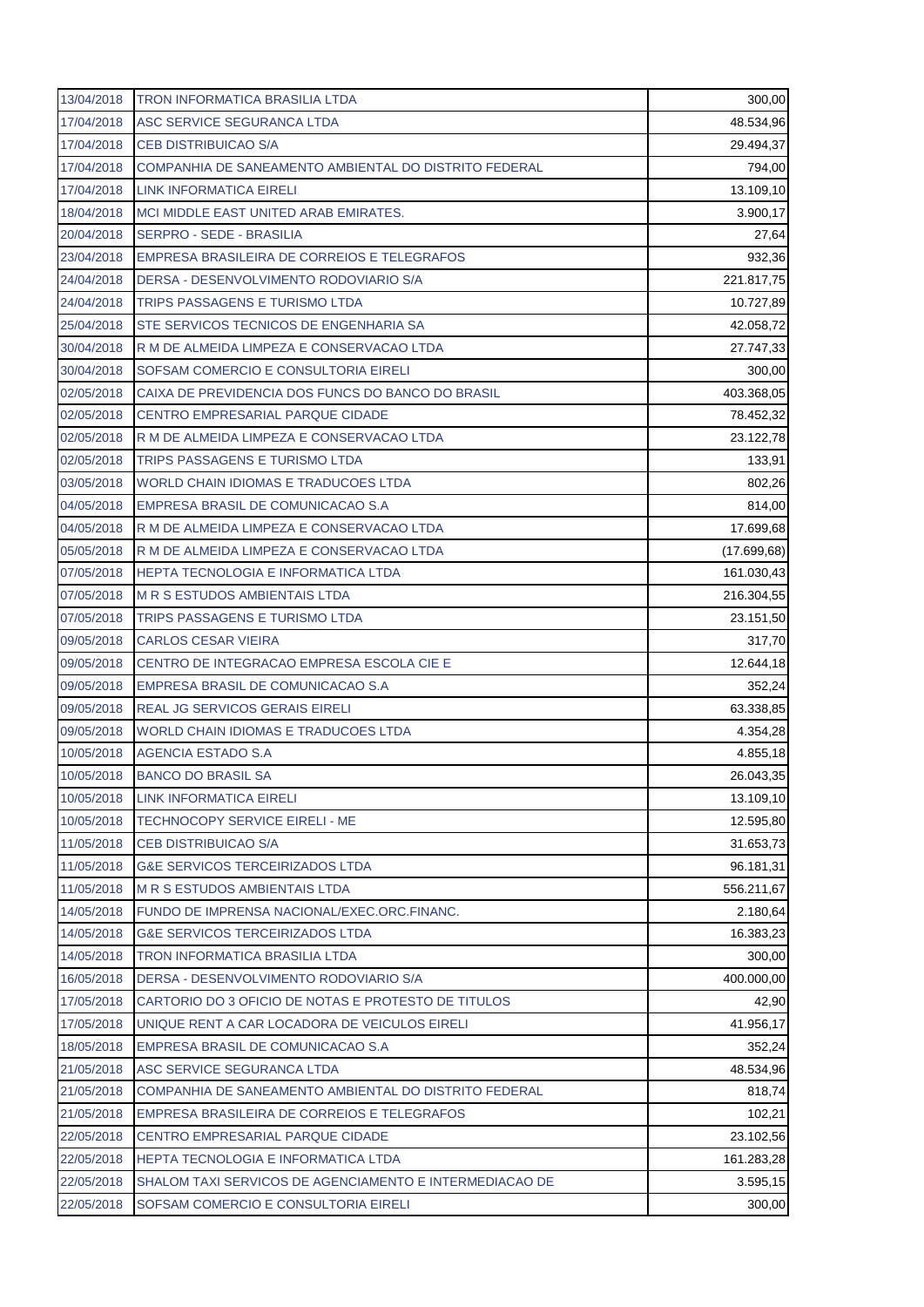| 23/05/2018 | ALTAS NETWORKS & TELECOM LTDA                           | 294.000,00 |
|------------|---------------------------------------------------------|------------|
| 23/05/2018 | HUMBERTO SANTANA ENGENHEIROS CONSULTORES LTDA - EPP     | 381.296,76 |
| 23/05/2018 | INSTITUTO DE PROMOCAO HUMANA, APRENDIZAGEM E CULTURA    | 7.918,19   |
| 23/05/2018 | <b>M R S ESTUDOS AMBIENTAIS LTDA</b>                    | 92.701,95  |
| 25/05/2018 | R M DE ALMEIDA LIMPEZA E CONSERVACAO LTDA               | 23.122,78  |
| 28/05/2018 | DERSA - DESENVOLVIMENTO RODOVIARIO S/A                  | 309.539,12 |
| 01/06/2018 | CAIXA DE PREVIDENCIA DOS FUNCS DO BANCO DO BRASIL       | 403.368,05 |
| 01/06/2018 | <b>CENTRO EMPRESARIAL PARQUE CIDADE</b>                 | 78.452,32  |
| 04/06/2018 | <b>AGENCIA ESTADO S.A</b>                               | (33,00)    |
| 05/06/2018 | EDITORA CASA 10 LTDA                                    | 15.010,00  |
| 06/06/2018 | SCHNEIDER ELECTRIC IT BRASIL INDUSTRIA E COMERCIO DE EQ | 137.958,34 |
| 06/06/2018 | SEAL TELECOM COMERCIO E SERVICOS DE TELECOMUNICACOES L  | 598.690,00 |
| 08/06/2018 | <b>BANCO DO BRASIL SA</b>                               | 67.060,01  |
| 08/06/2018 | INSTITUTO DE PROMOCAO HUMANA, APRENDIZAGEM E CULTURA    | 23.327,21  |
| 08/06/2018 | <b>VOETUR TURISMO E REPRESENTACOES LTDA</b>             | 8.442,63   |
| 11/06/2018 | <b>CEB DISTRIBUICAO S/A</b>                             | 31.923,39  |
| 11/06/2018 | <b>CENTRO EMPRESARIAL PARQUE CIDADE</b>                 | 7.840,00   |
| 11/06/2018 | INTELIGENCIA DE NEGOCIOS, SISTEMAS E INFORMATICA LTDA.  | 1.000,00   |
| 12/06/2018 | ASSOCIACAO BRASILEIRA DE ORCAMENTO PUBLICO              | 3.800,00   |
| 13/06/2018 | <b>MURANO CONSTRUCOES LTDA</b>                          | 11.392,34  |
| 13/06/2018 | TECHNOCOPY SERVICE EIRELI - ME                          | 12.834,66  |
| 13/06/2018 | UNIQUE RENT A CAR LOCADORA DE VEICULOS EIRELI           | 41.956,17  |
| 14/06/2018 | <b>G&amp;E SERVICOS TERCEIRIZADOS LTDA</b>              | 134.682,88 |
| 14/06/2018 | LINK INFORMATICA EIRELI                                 | 13.109,10  |
| 14/06/2018 | TRON INFORMATICA BRASILIA LTDA                          | 300,00     |
| 15/06/2018 | FUNDO DE IMPRENSA NACIONAL/EXEC.ORC.FINANC.             | 1.618,96   |
| 15/06/2018 | REAL JG SERVICOS GERAIS EIRELI                          | 58.853,87  |
| 15/06/2018 | SCHNEIDER ELECTRIC IT BRASIL INDUSTRIA E COMERCIO DE EQ | 4.608,34   |
| 18/06/2018 | ATHALAIA SOLUCAO DIGITAL LTDA                           | 2.000,00   |
| 20/06/2018 | <b>AGENCIA ESTADO S.A</b>                               | 4.822,18   |
| 20/06/2018 | CARTORIO DO 3 OFICIO DE NOTAS E PROTESTO DE TITULOS     | 249,75     |
| 20/06/2018 | CENTRO EMPRESARIAL PARQUE CIDADE                        | 7.700,00   |
| 20/06/2018 | ONE CURSOS - TREINAMENTO, DESENVOLVIMENTO E CAPACITACAO | 2.980,00   |
| 20/06/2018 | WORLD CHAIN IDIOMAS E TRADUCOES LTDA                    | 9.498,78   |
| 21/06/2018 | SCHNEIDER ELECTRIC IT BRASIL INDUSTRIA E COMERCIO DE EQ | 56.999,99  |
| 25/06/2018 | <b>CARLOS CESAR VIEIRA</b>                              | 141,75     |
| 25/06/2018 | <b>G&amp;E SERVICOS TERCEIRIZADOS LTDA</b>              | 129.098,98 |
| 25/06/2018 | R M DE ALMEIDA LIMPEZA E CONSERVACAO LTDA               | 22.865,86  |
| 26/06/2018 | CFI - CORPORACAO FINANCEIRA INTERNACIONAL               | 888.973,31 |
| 26/06/2018 | COMPANHIA DE SANEAMENTO AMBIENTAL DO DISTRITO FEDERAL   | 769,26     |
| 26/06/2018 | SHALOM TAXI SERVICOS DE AGENCIAMENTO E INTERMEDIACAO DE | 2.403,50   |
| 28/06/2018 | HEPTA TECNOLOGIA E INFORMATICA LTDA                     | 117.176,73 |
| 28/06/2018 | LOVATH MOBILIARIO E DIVISORIAS LTDA                     | 349.690,00 |
| 29/06/2018 | LIVRARIA PRACA DE CASA FORTE LTDA                       | 2.031,16   |
| 29/06/2018 | SOFSAM COMERCIO E CONSULTORIA EIRELI                    | 300,00     |
| 02/07/2018 | CAIXA DE PREVIDENCIA DOS FUNCS DO BANCO DO BRASIL       | 403.368,05 |
| 02/07/2018 | CENTRO EMPRESARIAL PARQUE CIDADE                        | 78.452,32  |
| 03/07/2018 | ASC SERVICE SEGURANCA LTDA                              | 48.534,96  |
| 04/07/2018 | AIG SEGUROS BRASIL S.A.                                 | 206.992,50 |
| 05/07/2018 | LEC EDITORA E ORGANIZACAO DE EVENTOS LTDA               | 24.763,50  |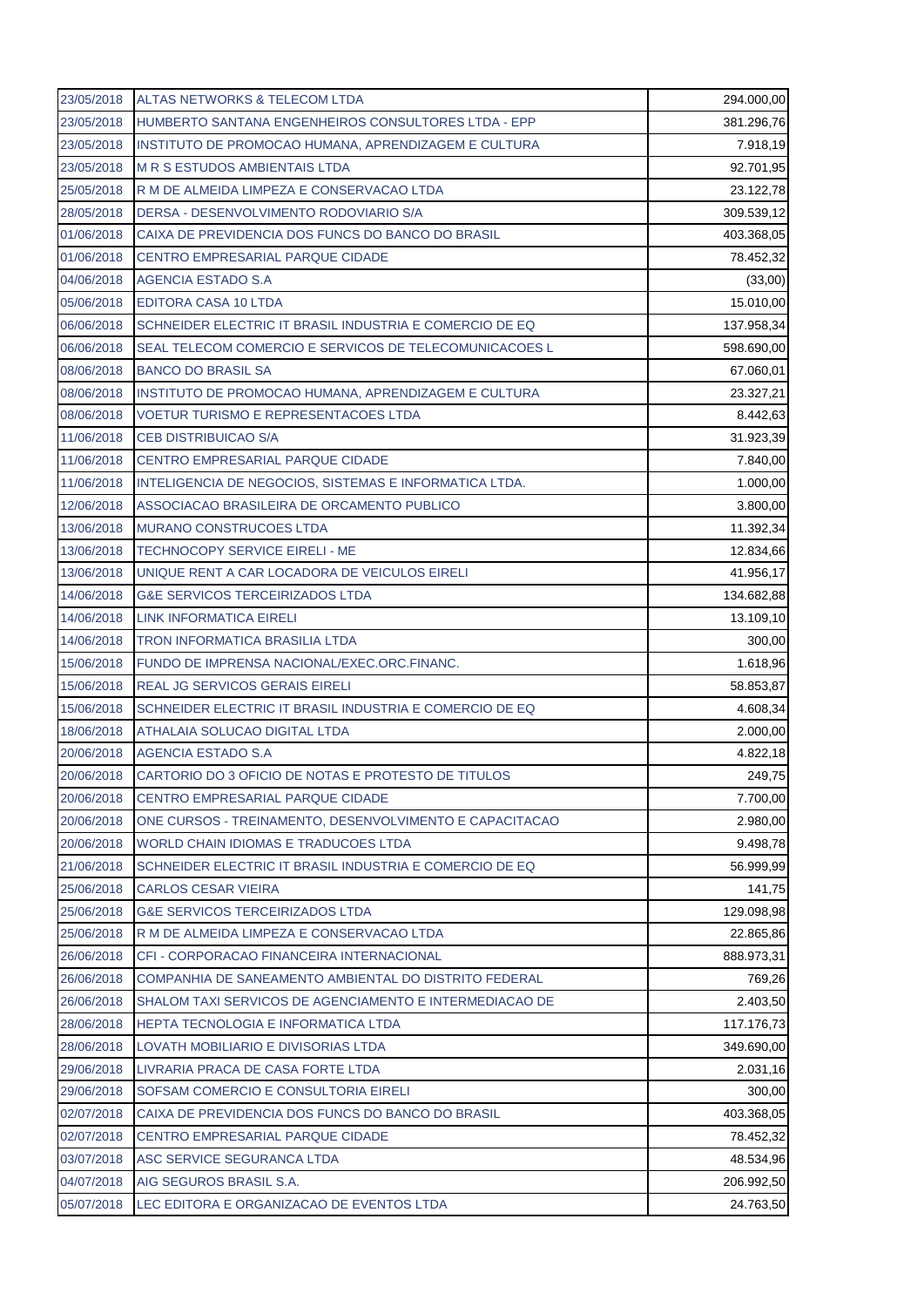| 06/07/2018 | INSTITUTO NACIONAL DA PROPRIEDADE INDUSTRIAL            | 298,00                |
|------------|---------------------------------------------------------|-----------------------|
| 09/07/2018 | INSTITUTO DE PROMOCAO HUMANA, APRENDIZAGEM E CULTURA    | 26.137,14             |
| 10/07/2018 | <b>BANCO DO BRASIL SA</b>                               | 17.159,12             |
| 10/07/2018 | <b>CEB DISTRIBUICAO S/A</b>                             | 33.481,90             |
| 10/07/2018 | FUNDO DE IMPRENSA NACIONAL/EXEC.ORC.FINANC.             | 2.411,92              |
| 10/07/2018 | <b>TECHNOCOPY SERVICE EIRELI - ME</b>                   | 13.471,18             |
| 12/07/2018 | <b>AGENCIA ESTADO S.A</b>                               | 4.822,18              |
| 12/07/2018 | <b>SERPRO - SEDE - BRASILIA</b>                         | 300,00                |
| 13/07/2018 | HUMBERTO SANTANA ENGENHEIROS CONSULTORES LTDA - EPP     | 381.296,77            |
| 13/07/2018 | <b>LINK INFORMATICA EIRELI</b>                          | 13.109,10             |
| 13/07/2018 | LIVRARIA PRACA DE CASA FORTE LTDA                       | 1.110,44              |
| 13/07/2018 | UNIQUE RENT A CAR LOCADORA DE VEICULOS EIRELI           | 41.956,17             |
| 16/07/2018 | ASSOCIACAO BRASILEIRA DE ORCAMENTO PUBLICO              | 2.090,00              |
| 16/07/2018 | REAL JG SERVICOS GERAIS EIRELI                          | 58.781,36             |
| 16/07/2018 | TELEFONICA BRASIL S.A.                                  | 2.108,75              |
| 17/07/2018 | <b>CARLOS CESAR VIEIRA</b>                              | 36,00                 |
| 17/07/2018 | WORLD CHAIN IDIOMAS E TRADUCOES LTDA                    | 590,76                |
| 18/07/2018 | <b>TIKINET EDICAO LTDA</b>                              | 720,00                |
| 19/07/2018 | <b>G&amp;E SERVICOS TERCEIRIZADOS LTDA</b>              | 160.804,26            |
| 20/07/2018 | COMPANHIA DE SANEAMENTO AMBIENTAL DO DISTRITO FEDERAL   | 769,26                |
| 20/07/2018 | <b>M R S ESTUDOS AMBIENTAIS LTDA</b>                    | 185.403,89            |
| 23/07/2018 | EMPRESA BRASILEIRA DE CORREIOS E TELEGRAFOS             | 2.050,57              |
| 23/07/2018 | <b>VOETUR TURISMO E REPRESENTACOES LTDA</b>             | 9.288,40              |
| 24/07/2018 | FINSA ENGENHARIA LTDA                                   | 20.150,00             |
| 25/07/2018 | ECOSSISTEMA CONSULTORIA AMBIENTAL LTDA                  | 39.867,68             |
| 26/07/2018 | LIVRARIA PRACA DE CASA FORTE LTDA                       | 454,78                |
| 26/07/2018 | TELEFONICA BRASIL S.A.                                  | 1.181,70              |
| 27/07/2018 | PARAGON TECNOLOGIA LTDA                                 | 939.000,00            |
| 27/07/2018 | R M DE ALMEIDA LIMPEZA E CONSERVACAO LTDA               | 23.122,78             |
| 27/07/2018 | SOFSAM COMERCIO E CONSULTORIA EIRELI                    | 300,00                |
|            | CAIXA DE PREVIDENCIA DOS FUNCS DO BANCO DO BRASIL       | 403.368,05            |
| 31/07/2018 |                                                         |                       |
| 31/07/2018 | CENTRO EMPRESARIAL PARQUE CIDADE                        | 78.452,32             |
| 31/07/2018 | FUNDO DE IMPRENSA NACIONAL/EXEC.ORC.FINANC.             | 45.302,63             |
| 31/07/2018 | HEPTA TECNOLOGIA E INFORMATICA LTDA                     | 136.800,68            |
| 31/07/2018 | LOVATH MOBILIARIO E DIVISORIAS LTDA                     | (3, 10)               |
| 01/08/2018 | ASC SERVICE SEGURANCA LTDA                              | 48.534,96             |
| 02/08/2018 | <b>REAL JG SERVICOS GERAIS EIRELI</b>                   | 9.290,28              |
| 06/08/2018 | AGUIAR FERES - AUDITORES INDEPENDENTES S/S              | 3.600,00              |
| 06/08/2018 | HUMBERTO SANTANA ENGENHEIROS CONSULTORES LTDA - EPP     | 285.972,57            |
| 07/08/2018 | INST.CHICO MENDES DE CONSER.DA BIODIVERSIDADE           | 26.221,43             |
| 07/08/2018 | LINK INFORMATICA EIRELI                                 | 13.109,10             |
| 07/08/2018 | <b>M R S ESTUDOS AMBIENTAIS LTDA</b>                    | 185.403,90            |
| 08/08/2018 | SHALOM TAXI SERVICOS DE AGENCIAMENTO E INTERMEDIACAO DE | 2.282,02              |
| 09/08/2018 | ASSOCIACAO BRASILEIRA DE ORCAMENTO PUBLICO              | 1.530,00              |
| 09/08/2018 | INSTITUTO DE PROMOCAO HUMANA, APRENDIZAGEM E CULTURA    | 24.308,45             |
| 09/08/2018 | UNIQUE RENT A CAR LOCADORA DE VEICULOS EIRELI           | 41.956,17             |
| 10/08/2018 | AGENCIA ESTADO S.A                                      | 4.822,18              |
| 14/08/2018 | AGUIAR FERES - AUDITORES INDEPENDENTES S/S              | 3.600,00              |
| 14/08/2018 | ASSOCIACAO BRASILEIRA DE ORCAMENTO PUBLICO              | 1.710,00<br>53.000,00 |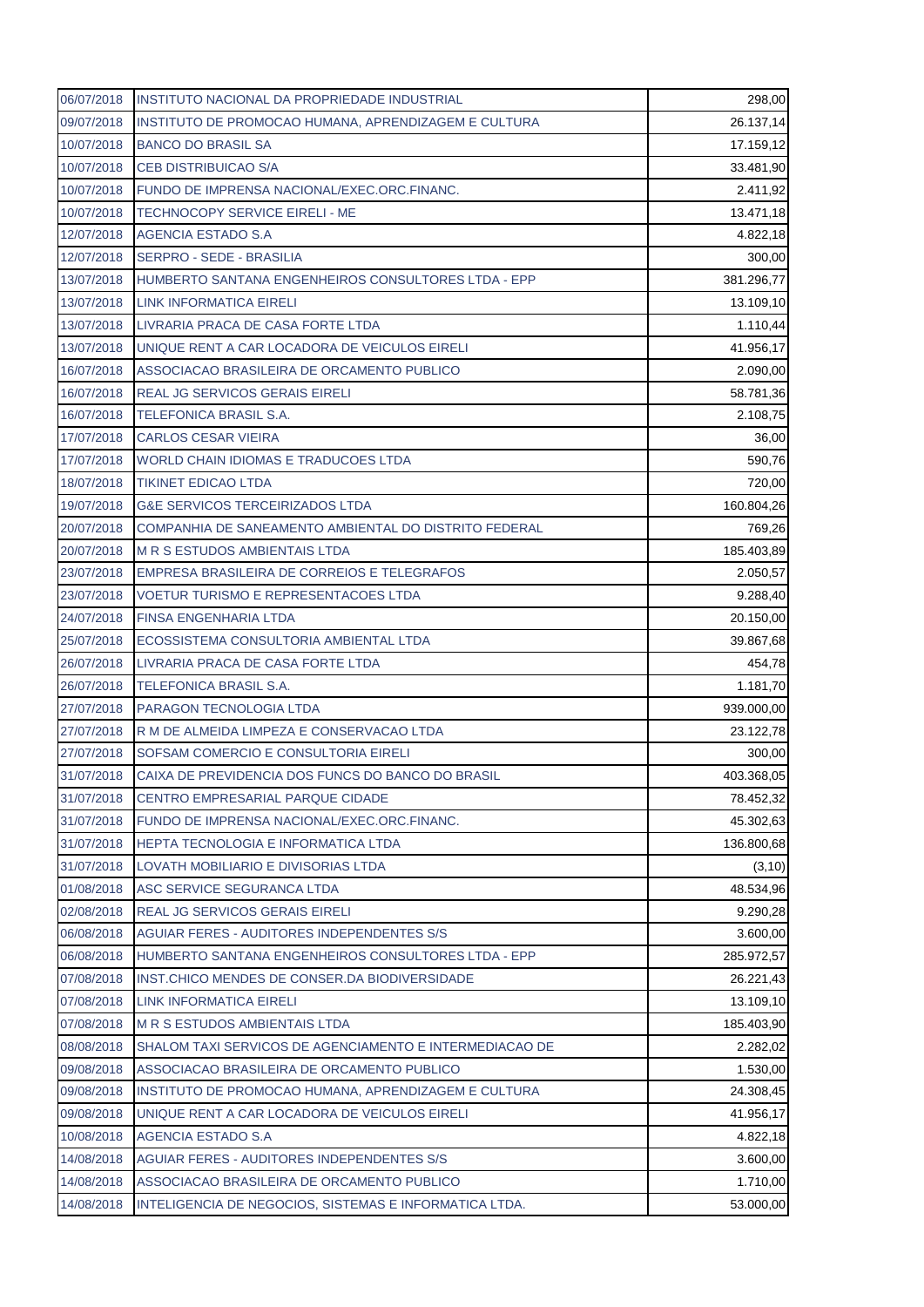| 14/08/2018 | <b>SERPRO - SEDE - BRASILIA</b>                         | (300, 00)  |
|------------|---------------------------------------------------------|------------|
| 14/08/2018 | <b>TRON INFORMATICA BRASILIA LTDA</b>                   | 600,00     |
| 15/08/2018 | <b>CEB DISTRIBUICAO S/A</b>                             | 35.458,52  |
| 15/08/2018 | <b>TECHNOCOPY SERVICE EIRELI - ME</b>                   | 11.493,32  |
| 16/08/2018 | <b>REAL JG SERVICOS GERAIS EIRELI</b>                   | 60.362,89  |
| 16/08/2018 | SHALOM TAXI SERVICOS DE AGENCIAMENTO E INTERMEDIACAO DE | 1.334,84   |
| 16/08/2018 | WORLD CHAIN IDIOMAS E TRADUCOES LTDA                    | 7.076,88   |
| 20/08/2018 | FUNDO DE IMPRENSA NACIONAL/EXEC.ORC.FINANC.             | 1.420,72   |
| 20/08/2018 | SCHNEIDER ELECTRIC IT BRASIL INDUSTRIA E COMERCIO DE EQ | 63.783,34  |
| 21/08/2018 | ASC SERVICE SEGURANCA LTDA                              | 17.767,20  |
| 21/08/2018 | WORLD CHAIN IDIOMAS E TRADUCOES LTDA                    | 1.067,76   |
| 22/08/2018 | COMPANHIA DE SANEAMENTO AMBIENTAL DO DISTRITO FEDERAL   | 843,48     |
| 22/08/2018 | HEPTA TECNOLOGIA E INFORMATICA LTDA                     | 150.912,18 |
| 22/08/2018 | <b>IMAGEM GEOSISTEMAS E COMERCIO LTDA</b>               | 18.672,00  |
| 23/08/2018 | EMPRESA BRASILEIRA DE CORREIOS E TELEGRAFOS             | 459,44     |
| 27/08/2018 | ASC SERVICE SEGURANCA LTDA                              | 51.496,16  |
| 27/08/2018 | EMPRESA BRASILEIRA DE CORREIOS E TELEGRAFOS             | 47,95      |
| 27/08/2018 | PTV DO BRASIL-IMPORTACAO, LICENCAS E SUPORTE DE SOFTWAR | 254.308,00 |
| 28/08/2018 | ECOSSISTEMA CONSULTORIA AMBIENTAL LTDA                  | 95.419,14  |
| 28/08/2018 | INC - INSTITUTO NACIONAL DE CAPACITACAO LTDA            | 2.150,00   |
| 29/08/2018 | <b>BANCO DO BRASIL SA</b>                               | (252, 70)  |
| 29/08/2018 | CAIXA DE PREVIDENCIA DOS FUNCS DO BANCO DO BRASIL       | 403.368,05 |
| 29/08/2018 | <b>CENTRO EMPRESARIAL PARQUE CIDADE</b>                 | 78.451,87  |
| 29/08/2018 | ECOSSISTEMA CONSULTORIA AMBIENTAL LTDA                  | 263,30     |
| 29/08/2018 | <b>G&amp;E SERVICOS TERCEIRIZADOS LTDA</b>              | 173.864,37 |
| 29/08/2018 | SOFSAM COMERCIO E CONSULTORIA EIRELI                    | 300,00     |
| 30/08/2018 | CARTORIO DO 3 OFICIO DE NOTAS E PROTESTO DE TITULOS     | 533,65     |
| 31/08/2018 | R M DE ALMEIDA LIMPEZA E CONSERVACAO LTDA               | 26.914,82  |
| 04/09/2018 | SEAL TELECOM COMERCIO E SERVICOS DE TELECOMUNICACOES L  | 560.364,00 |
| 04/09/2018 | <b>TELEFONICA BRASIL S.A.</b>                           | 906,72     |
| 06/09/2018 | MURANO CONSTRUCOES LTDA                                 | 49.405,08  |
| 10/09/2018 | <b>CEB DISTRIBUICAO S/A</b>                             | 36.659,86  |
| 10/09/2018 | INSTITUTO DE PROMOCAO HUMANA, APRENDIZAGEM E CULTURA    | 26.190,22  |
| 12/09/2018 | MARELLI MOVEIS PARA ESCRITORIO S/A                      | 107.744,00 |
| 13/09/2018 | <b>LINK INFORMATICA EIRELI</b>                          | 13.109,10  |
| 13/09/2018 | UNIQUE RENT A CAR LOCADORA DE VEICULOS EIRELI           | 41.956,17  |
| 14/09/2018 | SHALOM TAXI SERVICOS DE AGENCIAMENTO E INTERMEDIACAO DE | 2.589,36   |
| 14/09/2018 | TRON INFORMATICA BRASILIA LTDA                          | 300,00     |
| 17/09/2018 | <b>AGENCIA ESTADO S.A</b>                               | 4.822,18   |
| 18/09/2018 | EMPRESA BRASILEIRA DE CORREIOS E TELEGRAFOS             | 1.631,28   |
| 18/09/2018 | <b>M R S ESTUDOS AMBIENTAIS LTDA</b>                    | 247.205,20 |
| 18/09/2018 | WORLD CHAIN IDIOMAS E TRADUCOES LTDA                    | 2.938,32   |
| 20/09/2018 | <b>TECHNOCOPY SERVICE EIRELI - ME</b>                   | 13.161,48  |
| 21/09/2018 | ASC SERVICE SEGURANCA LTDA                              | 51.496,16  |
| 21/09/2018 | <b>CARLOS CESAR VIEIRA</b>                              | 188,85     |
| 21/09/2018 | COMPANHIA DE SANEAMENTO AMBIENTAL DO DISTRITO FEDERAL   | 967,18     |
| 21/09/2018 | FUNDO DE IMPRENSA NACIONAL/EXEC.ORC.FINANC.             | 1.982,40   |
| 21/09/2018 | LIVRARIA PRACA DE CASA FORTE LTDA                       | 269,96     |
| 21/09/2018 | REAL JG SERVICOS GERAIS EIRELI                          | 60.362,89  |
| 25/09/2018 | ECOSSISTEMA CONSULTORIA AMBIENTAL LTDA                  | 95.408,29  |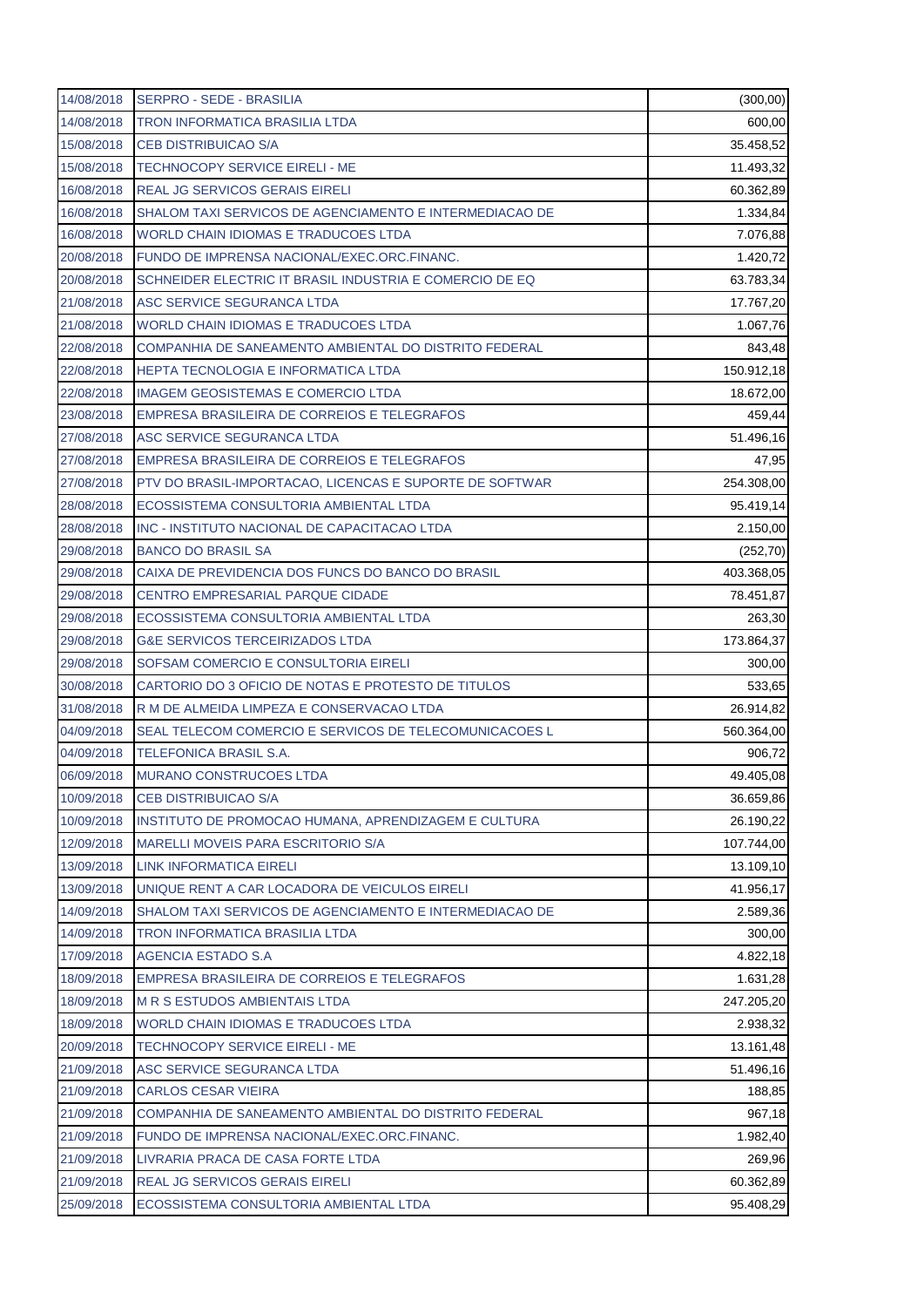| 25/09/2018 | <b>JEXPERTS TECNOLOGIA S.A.</b>                         | 6.743,37     |
|------------|---------------------------------------------------------|--------------|
| 25/09/2018 | LTA-RH INFORMATICA, COMERCIO, REPRESENTACOES LTDA       | 120.000,00   |
| 25/09/2018 | PARAGON TECNOLOGIA LTDA                                 | 70.000,00    |
| 26/09/2018 | ECOSSISTEMA CONSULTORIA AMBIENTAL LTDA                  | 274,14       |
| 26/09/2018 | HUMBERTO SANTANA ENGENHEIROS CONSULTORES LTDA - EPP     | 571.945,15   |
| 26/09/2018 | <b>VOETUR TURISMO E REPRESENTACOES LTDA</b>             | 26.572,87    |
| 27/09/2018 | <b>CENTRO EMPRESARIAL PARQUE CIDADE</b>                 | 74.438,74    |
| 28/09/2018 | <b>TELEFONICA BRASIL S.A.</b>                           | 1.063,38     |
| 28/09/2018 | WORLD CHAIN IDIOMAS E TRADUCOES LTDA                    | 3.447,90     |
| 01/10/2018 | CAIXA DE PREVIDENCIA DOS FUNCS DO BANCO DO BRASIL       | 418.056,31   |
| 01/10/2018 | SCHNEIDER ELECTRIC IT BRASIL INDUSTRIA E COMERCIO DE EQ | 63.783,34    |
| 02/10/2018 | CENTRO EMPRESARIAL PARQUE CIDADE                        | 3.808,47     |
| 02/10/2018 | PROGRAMA DAS NACOES UNIDAS PARA O DESENVOLVIMENTO - PNU | 8.500.000,00 |
| 02/10/2018 | R M DE ALMEIDA LIMPEZA E CONSERVACAO LTDA               | 23.664,50    |
| 04/10/2018 | <b>G&amp;E SERVICOS TERCEIRIZADOS LTDA</b>              | 209.592,28   |
| 08/10/2018 | INSTITUTO DE PROMOCAO HUMANA, APRENDIZAGEM E CULTURA    | 28.734,66    |
| 08/10/2018 | <b>MURANO CONSTRUCOES LTDA</b>                          | 44.748,97    |
| 08/10/2018 | R M DE ALMEIDA LIMPEZA E CONSERVACAO LTDA               | (0, 30)      |
| 08/10/2018 | <b>TECHNOCOPY SERVICE EIRELI - ME</b>                   | 10.994,84    |
| 08/10/2018 | <b>VOETUR TURISMO E REPRESENTACOES LTDA</b>             | 65.713,30    |
| 10/10/2018 | <b>AGENCIA ESTADO S.A</b>                               | 4.822,18     |
| 10/10/2018 | MURANO CONSTRUCOES LTDA                                 | 5.530,77     |
| 10/10/2018 | <b>TRON INFORMATICA BRASILIA LTDA</b>                   | 300,00       |
| 11/10/2018 | <b>CEB DISTRIBUICAO S/A</b>                             | 38.862,07    |
| 11/10/2018 | HEPTA TECNOLOGIA E INFORMATICA LTDA                     | 150.862,11   |
| 15/10/2018 | <b>REAL JG SERVICOS GERAIS EIRELI</b>                   | 60.362,89    |
| 16/10/2018 | <b>CARLOS CESAR VIEIRA</b>                              | 140,85       |
| 16/10/2018 | FUNDO DE IMPRENSA NACIONAL/EXEC.ORC.FINANC.             | 594,72       |
| 16/10/2018 | INSTITUTO FENASBAC DE EXCELENCIA PROFISSIONAL S/S       | 27.500,00    |
| 16/10/2018 | <b>LINK INFORMATICA EIRELI</b>                          | 13.109,10    |
| 16/10/2018 | SCHNEIDER ELECTRIC IT BRASIL INDUSTRIA E COMERCIO DE EQ | 31.891,67    |
| 16/10/2018 | UNIQUE RENT A CAR LOCADORA DE VEICULOS EIRELI           | 41.956,17    |
| 19/10/2018 | <b>BANCO DO BRASIL SA</b>                               | 32.757,84    |
| 19/10/2018 | COMPANHIA DE SANEAMENTO AMBIENTAL DO DISTRITO FEDERAL   | 1.239,32     |
| 19/10/2018 | EMPRESA BRASILEIRA DE CORREIOS E TELEGRAFOS             | 493,21       |
| 19/10/2018 | JEXPERTS TECNOLOGIA S.A.                                | 5.830,00     |
| 19/10/2018 | ZENITE INFORMACAO E CONSULTORIA S/A                     | 11.850,00    |
| 20/10/2018 | <b>BANCO DO BRASIL SA</b>                               | (16.348, 95) |
| 22/10/2018 | <b>BANCO DO BRASIL SA</b>                               | (16.408, 89) |
| 23/10/2018 | <b>M R S ESTUDOS AMBIENTAIS LTDA</b>                    | 185.403,89   |
| 24/10/2018 | LIVRARIA GONCALVES MIRANDA LTDA                         | 425,09       |
| 25/10/2018 | ASC SERVICE SEGURANCA LTDA                              | 51.496,16    |
| 25/10/2018 | HUMBERTO SANTANA ENGENHEIROS CONSULTORES LTDA - EPP     | 285.972,57   |
| 25/10/2018 | <b>VOETUR TURISMO E REPRESENTACOES LTDA</b>             | 1.939,70     |
| 29/10/2018 | AGUIAR FERES - AUDITORES INDEPENDENTES S/S              | 4.060,29     |
| 29/10/2018 | STE SERVICOS TECNICOS DE ENGENHARIA SA                  | 160.653,42   |
| 30/10/2018 | CAIXA DE PREVIDENCIA DOS FUNCS DO BANCO DO BRASIL       | 418.056,31   |
| 30/10/2018 | CENTRO EMPRESARIAL PARQUE CIDADE                        | 78.383,63    |
| 30/10/2018 | SECRETARIA DE ESTADO DE FAZENDA DO DISTRITO FEDERAL     | 553.715,75   |
| 31/10/2018 | <b>IMAGEM GEOSISTEMAS E COMERCIO LTDA</b>               | 28.008,00    |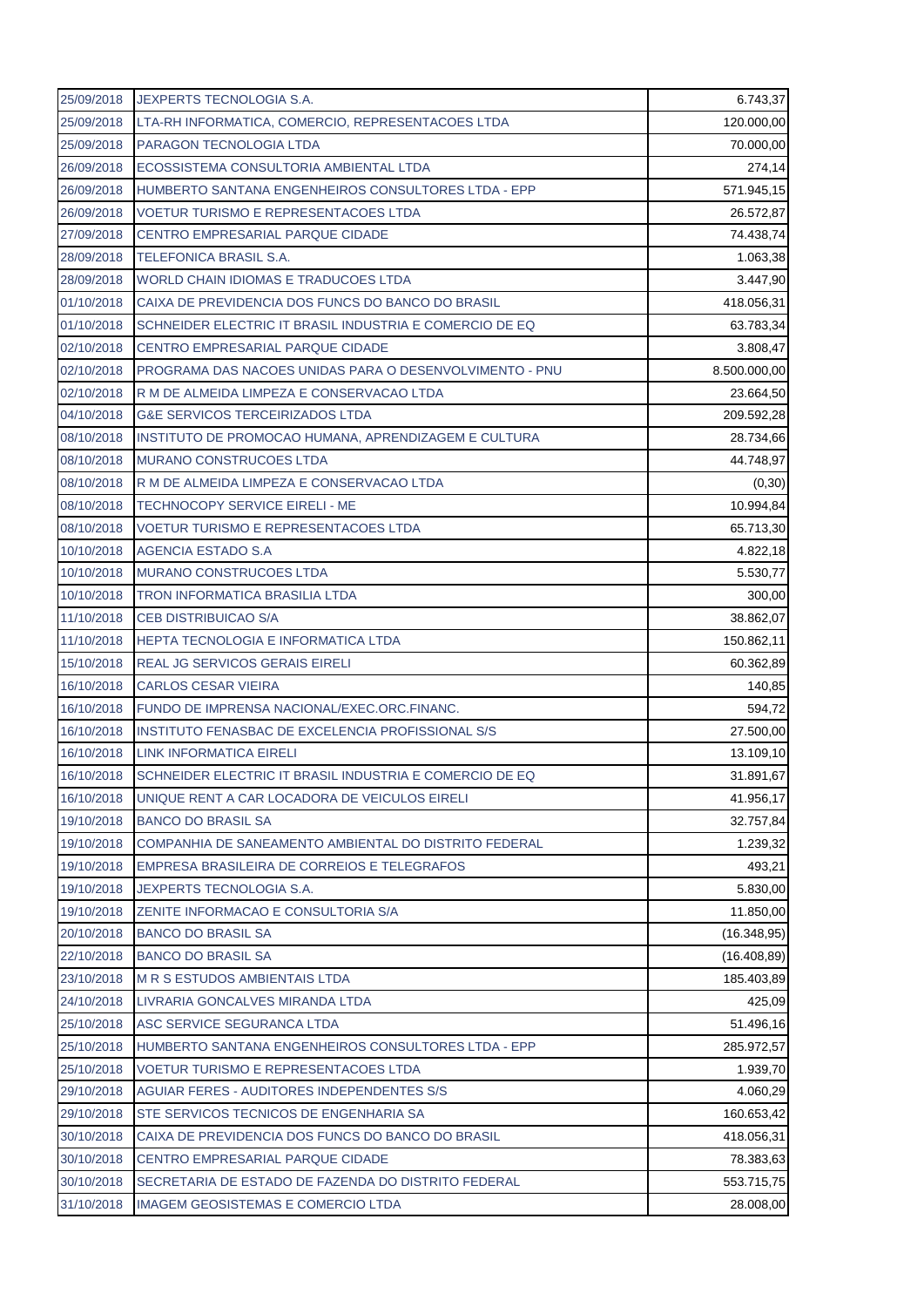| 31/10/2018 | <b>TELEFONICA BRASIL S.A.</b>                           | 1.559,79     |
|------------|---------------------------------------------------------|--------------|
| 31/10/2018 | WORLD CHAIN IDIOMAS E TRADUCOES LTDA                    | 12.400,20    |
| 05/11/2018 | <b>BANCO DO BRASIL SA</b>                               | 80,00        |
| 05/11/2018 | EGIS - ENGENHARIA E CONSULTORIA LTDA.                   | 160.528,65   |
| 06/11/2018 | GIGA BANNER COMUNICACAO VISUAL E SINALIZACAO DIGITAL LT | 2.450,00     |
| 06/11/2018 | R M DE ALMEIDA LIMPEZA E CONSERVACAO LTDA               | 23.664,80    |
| 07/11/2018 | SHALOM TAXI SERVICOS DE AGENCIAMENTO E INTERMEDIACAO DE | 2.184,65     |
| 08/11/2018 | AGENCIA ESTADO S.A                                      | 4.822,18     |
| 08/11/2018 | <b>G&amp;E SERVICOS TERCEIRIZADOS LTDA</b>              | 207.601,99   |
| 08/11/2018 | <b>HEPTA TECNOLOGIA E INFORMATICA LTDA</b>              | 151.162,35   |
| 09/11/2018 | EMPRESA BRASIL DE COMUNICACAO S.A                       | 352,24       |
| 09/11/2018 | INSTITUTO DE PROMOCAO HUMANA, APRENDIZAGEM E CULTURA    | 27.342,92    |
| 09/11/2018 | <b>TECHNOCOPY SERVICE EIRELI - ME</b>                   | 11.978,84    |
| 09/11/2018 | UNIQUE RENT A CAR LOCADORA DE VEICULOS EIRELI           | 41.956,17    |
| 09/11/2018 | <b>VOETUR TURISMO E REPRESENTACOES LTDA</b>             | 30.006,11    |
| 13/11/2018 | <b>CURSO LOUREIRO LTDA</b>                              | 23.920,00    |
| 13/11/2018 | FUNDO DE IMPRENSA NACIONAL/EXEC.ORC.FINANC.             | 1.817,20     |
| 13/11/2018 | GARTNER DO BRASIL SERVICOS DE PESQUISAS LTDA.           | 17.700,00    |
| 13/11/2018 | INSTITUTO NEGOCIOS PUBLICOS DO BRASIL - ESTUDOS E PESQU | 4.180,00     |
| 13/11/2018 | <b>TRON INFORMATICA BRASILIA LTDA</b>                   | 300,00       |
| 13/11/2018 | TS CONSULTORIA EMPRESARIAL LTDA                         | 39.380,00    |
| 13/11/2018 | VOETUR TURISMO E REPRESENTACOES LTDA                    | 506,63       |
| 14/11/2018 | <b>M R S ESTUDOS AMBIENTAIS LTDA</b>                    | 123.602,60   |
| 16/11/2018 | <b>CEB DISTRIBUICAO S/A</b>                             | 36.046,70    |
| 16/11/2018 | EMPRESA BRASIL DE COMUNICACAO S.A                       | 352,24       |
| 16/11/2018 | <b>VOETUR TURISMO E REPRESENTACOES LTDA</b>             | 4.289,77     |
| 19/11/2018 | EMPRESA BRASIL DE COMUNICACAO S.A                       | 585,64       |
| 19/11/2018 | LINK INFORMATICA EIRELI                                 | 13.109,10    |
| 19/11/2018 | <b>REAL JG SERVICOS GERAIS EIRELI</b>                   | 60.362,89    |
| 20/11/2018 | EMPRESA BRASILEIRA DE CORREIOS E TELEGRAFOS             | 286,74       |
| 20/11/2018 | PROGRAMA DAS NACOES UNIDAS PARA O DESENVOLVIMENTO - PNU | 1.500.000,00 |
| 21/11/2018 | <b>IMAGEM GEOSISTEMAS E COMERCIO LTDA</b>               | (31.120,00)  |
| 21/11/2018 | SHALOM TAXI SERVICOS DE AGENCIAMENTO E INTERMEDIACAO DE | 1.769,24     |
| 22/11/2018 | COMPANHIA DE SANEAMENTO AMBIENTAL DO DISTRITO FEDERAL   | 917,70       |
| 26/11/2018 | ASC SERVICE SEGURANCA LTDA                              | 51.496,16    |
| 27/11/2018 | EGIS - ENGENHARIA E CONSULTORIA LTDA.                   | 53.509,55    |
| 27/11/2018 | JEXPERTS TECNOLOGIA S.A.                                | 5.830,00     |
| 27/11/2018 | LIVRARIA PRACA DE CASA FORTE LTDA                       | 3.917,40     |
| 27/11/2018 | SOFSAM COMERCIO E CONSULTORIA EIRELI                    | 300,00       |
| 27/11/2018 | TRON INFORMATICA BRASILIA LTDA                          | 1.549,00     |
| 28/11/2018 | JGP CONSULTORIA E PARTICIPACOES LTDA                    | 299.518,48   |
| 29/11/2018 | AMR SOLUCOES LTDA                                       | 23.800,00    |
| 29/11/2018 | CAIXA DE PREVIDENCIA DOS FUNCS DO BANCO DO BRASIL       | 418.056,31   |
| 29/11/2018 | CENTRO EMPRESARIAL PARQUE CIDADE                        | 78.383,63    |
| 29/11/2018 | PROGRAMA DAS NACOES UNIDAS PARA O DESENVOLVIMENTO - PNU | 100.000,00   |
| 29/11/2018 | REDE NACIONAL DE ENSINO E PESQUISA - RNP                | 53.972,88    |
| 04/12/2018 | HEPTA TECNOLOGIA E INFORMATICA LTDA                     | 150.743,66   |
| 06/12/2018 | INSTITUTO DE PROMOCAO HUMANA, APRENDIZAGEM E CULTURA    | 28.838,11    |
| 06/12/2018 | JGP CONSULTORIA E PARTICIPACOES LTDA                    | 106.947,09   |
| 06/12/2018 | PROGRAMA DAS NACOES UNIDAS PARA O DESENVOLVIMENTO - PNU | 1.570.360,00 |